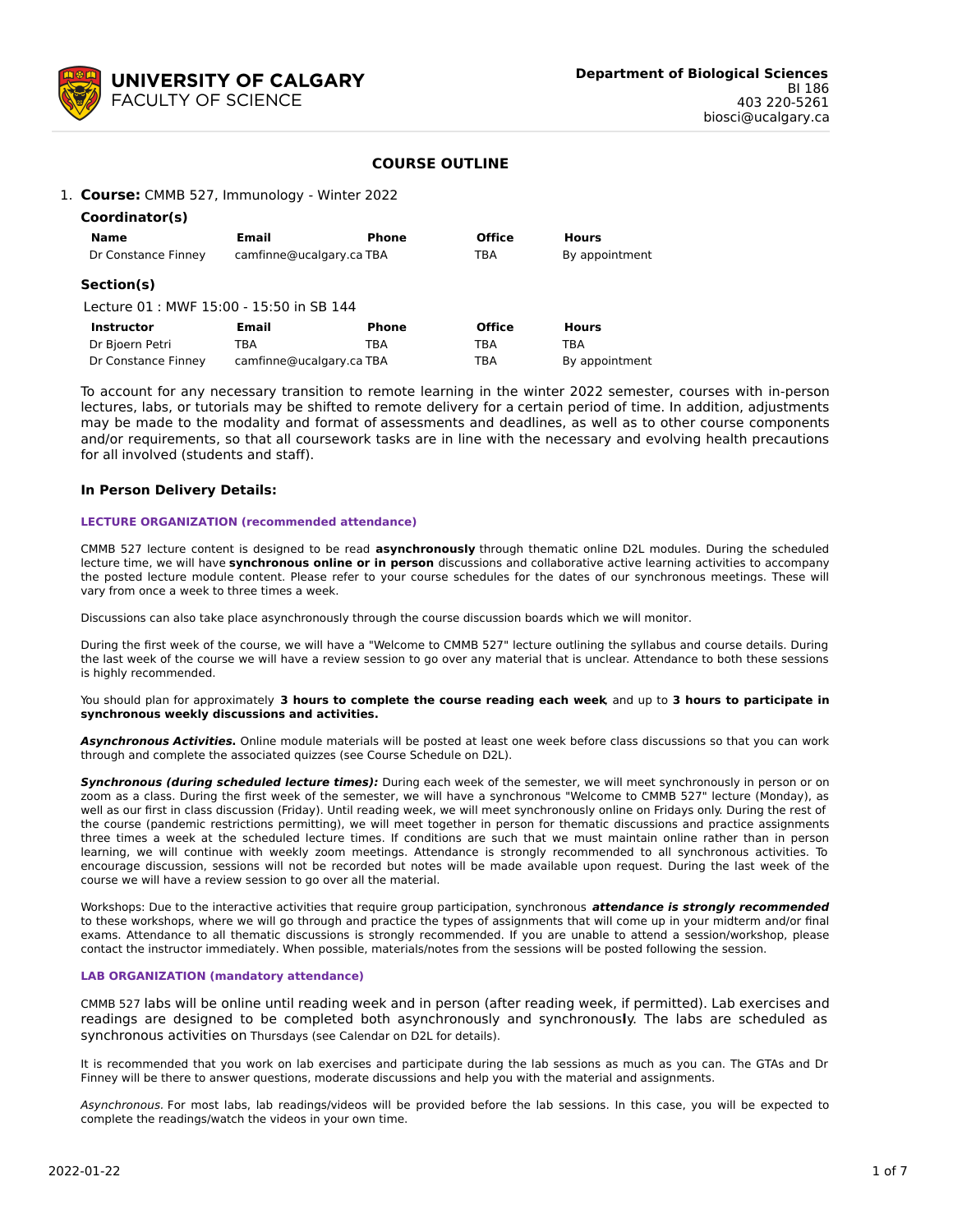**Synchronous.** During the scheduled lab time, you will have some time with your GTAs and Dr Finney to go over the material and exercises. Attending the labs is mandatory. If you are unable to attend a lab session, please contact the instructor/GTAs immediately.

#### **Re-Entry Protocol for Labs and Classrooms:**

To limit the spread of COVID-19 on campus, the University of Calgary has implemented safety measures to ensure the campus is a safe and welcoming space for students, faculty and staff. The most current safety information for campus can be found [here](https://www.ucalgary.ca/risk/emergency-management/covid-19-response/return-campus-safety). **Online Delivery Details:**

Some aspects of this course are being offered in real-time via scheduled meeting times. For those aspects you are required to be online at the same time.

To help ensure Zoom sessions are private, do not share the Zoom link or password with others, or on any social media platforms. Zoom links and passwords are only intended for students registered in the course. Zoom recordings and materials presented in Zoom, including any teaching materials, must not be shared, distributed or published without the instructor's permission.

Changes in the COVID-19 pandemic guidelines during the semester may result in a switch from in person to online learning or vice versa.

#### **Course Site:**

D2L: CMMB 527 L01-(Winter 2022)-Immunology

**Note:** Students must use their U of C account for all course correspondence.

#### **Equity Diversity & Inclusion:**

The University of Calgary is committed to creating an equitable, diverse and inclusive campus, and condemns harm and discrimination of any form. We value all persons regardless of their race, gender, ethnicity, age, LGBTQIA2S+ identity and expression, disability, religion, spirituality, and socioeconomic status. The Faculty of Science strives to extend these values in every aspect of our courses, research, and teachings to better promote academic excellence and foster belonging for all.

The Biological Sciences Equity Committee acknowledges there are persistent barriers that prevent such accessibility and hinder our progress towards EDI. Our representatives (faculty, staff, postdocs, graduate and undergraduate students) are committed to addressing any concerns and work towards proactive solutions that enact necessary change within the department. To submit anonymous questions, comments or concerns regarding EDI related issues, please reach out to our Chair, Constance Finney ([constance.finney@ucalgary.ca](mailto:constance.finney@ucalgary.ca)), or a committee representative of your choice at [https://science.ucalgary.ca/biological-sciences/about/equity](https://science.ucalgary.ca/biological-sciences/about/equity-diversity-and-inclusion)diversity-and-inclusion

#### 2. **Requisites:**

See section [3.5.C](http://www.ucalgary.ca/pubs/calendar/current/sc-3-5.html) in the Faculty of Science section of the online Calendar.

#### **Prerequisite(s):**

Biology 311, 331, Cellular, Molecular and Microbial Biology 343; and 3 units from Cellular, Molecular and Microbial Biology 411, Biochemistry 431 or 443.

#### 3. **Grading:**

The University policy on grading and related matters is described in [F.1](http://www.ucalgary.ca/pubs/calendar/current/f-1.html) and [F.2](http://www.ucalgary.ca/pubs/calendar/current/f-2.html) of the online University Calendar.

In determining the overall grade in the course the following weights will be used:

| <b>Course Component</b>                          |     | <b>Weight Due Date (duration for exams)</b> | <b>Modality</b><br>for<br>exams | <b>Location for exams</b> |
|--------------------------------------------------|-----|---------------------------------------------|---------------------------------|---------------------------|
| ELISA Lab Report <sup>1</sup>                    | 10% | Ongoing                                     |                                 |                           |
| Models and Fluorescence Lab<br>Quiz <sup>2</sup> | 1%  | Ongoing                                     |                                 |                           |
| Cell Isolation Lab Worksheet <sup>3</sup>        | 2%  | Ongoing                                     |                                 |                           |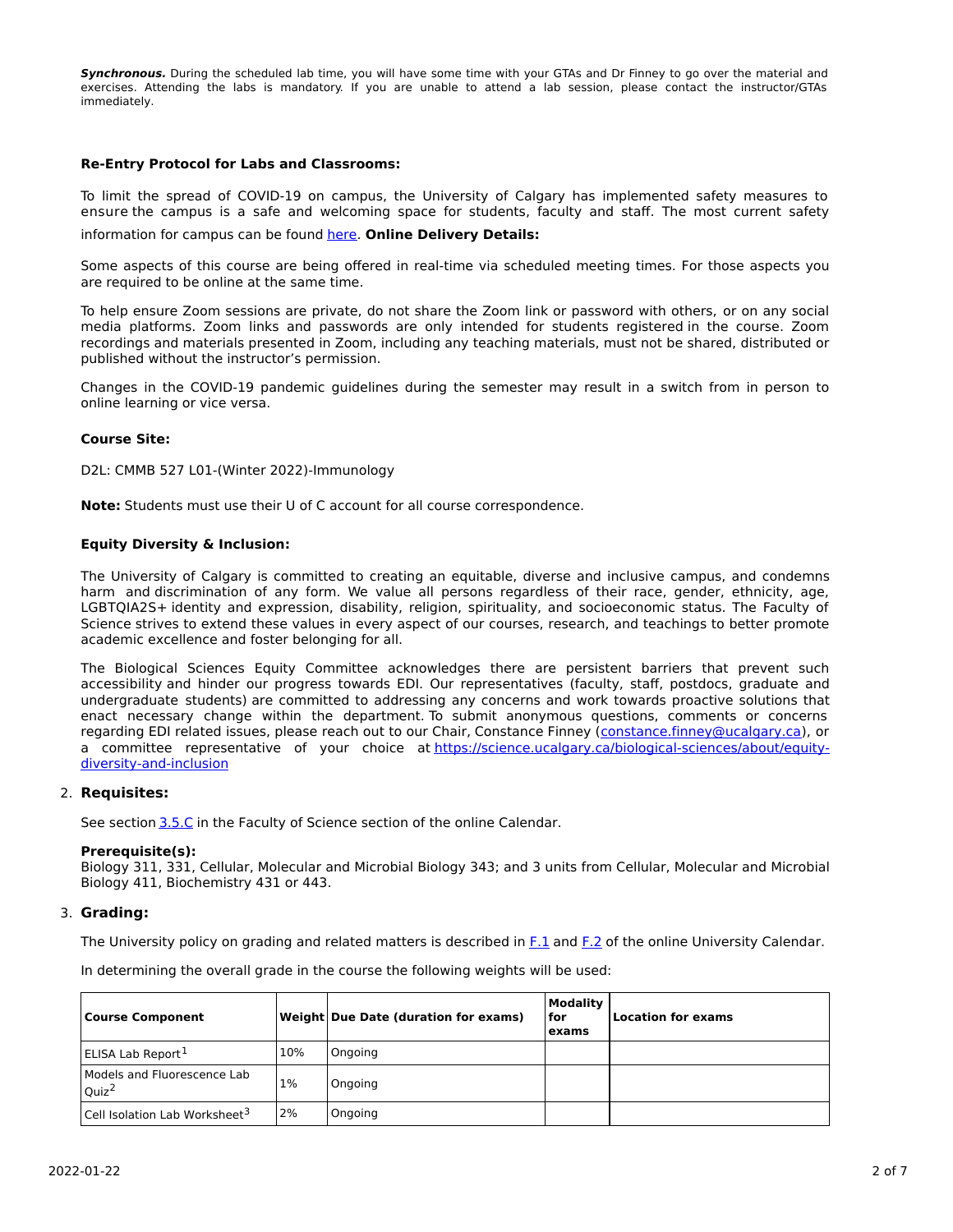| Cells and Organs Lab Worksheet <sup>4</sup> 2%                             |       | Ongoing                                                                        |           |                                                                                |
|----------------------------------------------------------------------------|-------|--------------------------------------------------------------------------------|-----------|--------------------------------------------------------------------------------|
| Immunohistochemistry and<br>Immunofluorescence Lab<br>Summary <sup>5</sup> | 4%    | Ongoing                                                                        |           |                                                                                |
| Diagnostics Lab Quiz <sup>6</sup>                                          | $1\%$ | Ongoing                                                                        |           |                                                                                |
| Introduction - Syllabus Quiz <sup>7</sup>                                  | $1\%$ | lan 14 2022                                                                    |           |                                                                                |
| Safety - Academic Misconduct<br>Quiz <sup>8</sup>                          | 1%    | lan 14 2022                                                                    |           |                                                                                |
| Theme 2 Quiz <sup>9</sup>                                                  | $1\%$ | lan 19 2022                                                                    |           |                                                                                |
| Theme 3 Quiz <sup>10</sup>                                                 | $1\%$ | lan 26 2022                                                                    |           |                                                                                |
| Theme 4 Quiz <sup>11</sup>                                                 | 1%    | Feb 04 2022                                                                    |           |                                                                                |
| Theme 5 Quiz <sup>12</sup>                                                 | $1\%$ | Feb 11 2022                                                                    |           |                                                                                |
| Theme 6 Quiz <sup>13</sup>                                                 | 1%    | Feb 14 2022                                                                    |           |                                                                                |
| Midterm <sup>14</sup>                                                      | 15%   | Mar 02 2022 at 03:00 pm (50<br>Minutes)                                        | in-person | SB144                                                                          |
| Theme 8 Quiz <sup>15</sup>                                                 | 1%    | Mar 21 2022                                                                    |           |                                                                                |
| Theme 9 Quiz <sup>16</sup>                                                 | $1\%$ | Mar 28 2022                                                                    |           |                                                                                |
| Theme 10 Quiz <sup>17</sup>                                                | $1\%$ | Apr 04 2022                                                                    |           |                                                                                |
| Lab Exam <sup>18</sup>                                                     | 20%   | Apr 07 2022                                                                    |           |                                                                                |
| Registrar Scheduled Final Exam                                             | 35%   | Will be available when the final exam<br>schedule is released by the Registrar | in person | Will be available when the final exam<br>schedule is released by the Registrar |

<sup>1</sup> Due a week after lab. Asynchronous, submitted on D2L

 $<sup>2</sup>$  This timed assessment will be available on D2L during your online lab session. You will have the duration of the</sup> lab to complete and submit it.

 $3$  This timed assessment will be available on D2L during your online lab. You will have the duration of the lab to complete and submit it.

<sup>4</sup> This timed assessment will be available on D2L during your online lab session. You will have the duration of the lab to complete and submit it.

<sup>5</sup> Due a week after lab. Asynchronous, submitted on D2L

<sup>6</sup> This timed assessment will be available on D2L during your online lab session. You will have the duration of the lab to complete and submit it.

<sup>7</sup> Asynchronous, available on D2L

<sup>8</sup> Asynchronous, available on D2L

<sup>9</sup> Asynchronous, available on D2L

<sup>10</sup> Asynchronous, available on D2L

<sup>11</sup> Asynchronous, available on D2L

<sup>12</sup> Asynchronous, available on D2L

13 Asynchronous, available on D2L

<sup>14</sup> If pandemic restrictions are maintained, the midterm will be moved online. This timed assessment will be available on the 2nd March at 3pm until the 4th March at 4pm on D2L (This time frame includes two scheduled 50 mins lecture slots over which you can complete the assignment). The assessment is designed to take you 50 minutes of writing time with 25 mins of buffer time. It must be completed and submitted by the 4th March at 4pm.

<sup>15</sup> Asynchronous, available on D2L

<sup>16</sup> Asynchronous, available on D2L

<sup>17</sup> Asynchronous, available on D2L

18 This exam is scheduled to take place in person in Lab BI123. If pandemic restrictions remain, this exam will be moved online and run asynchronously. This timed assessment will be available on D2L on the 7th April at 9am and will be available for 24 hours (you have a scheduled 3 hour lab session during this period where you can complete your exam). The assessment is designed to take you 2 hrs of writing time with 1 hour of buffer time. It must be completed and submitted by 9am on April 8th.

Each piece of work (reports, assignments, quizzes, midterm exam(s) or final examination) submitted by the student will be assigned a grade. The student's grade for each component listed above will be combined with the indicated weights to produce an overall percentage for the course, which will be used to determine the course letter grade.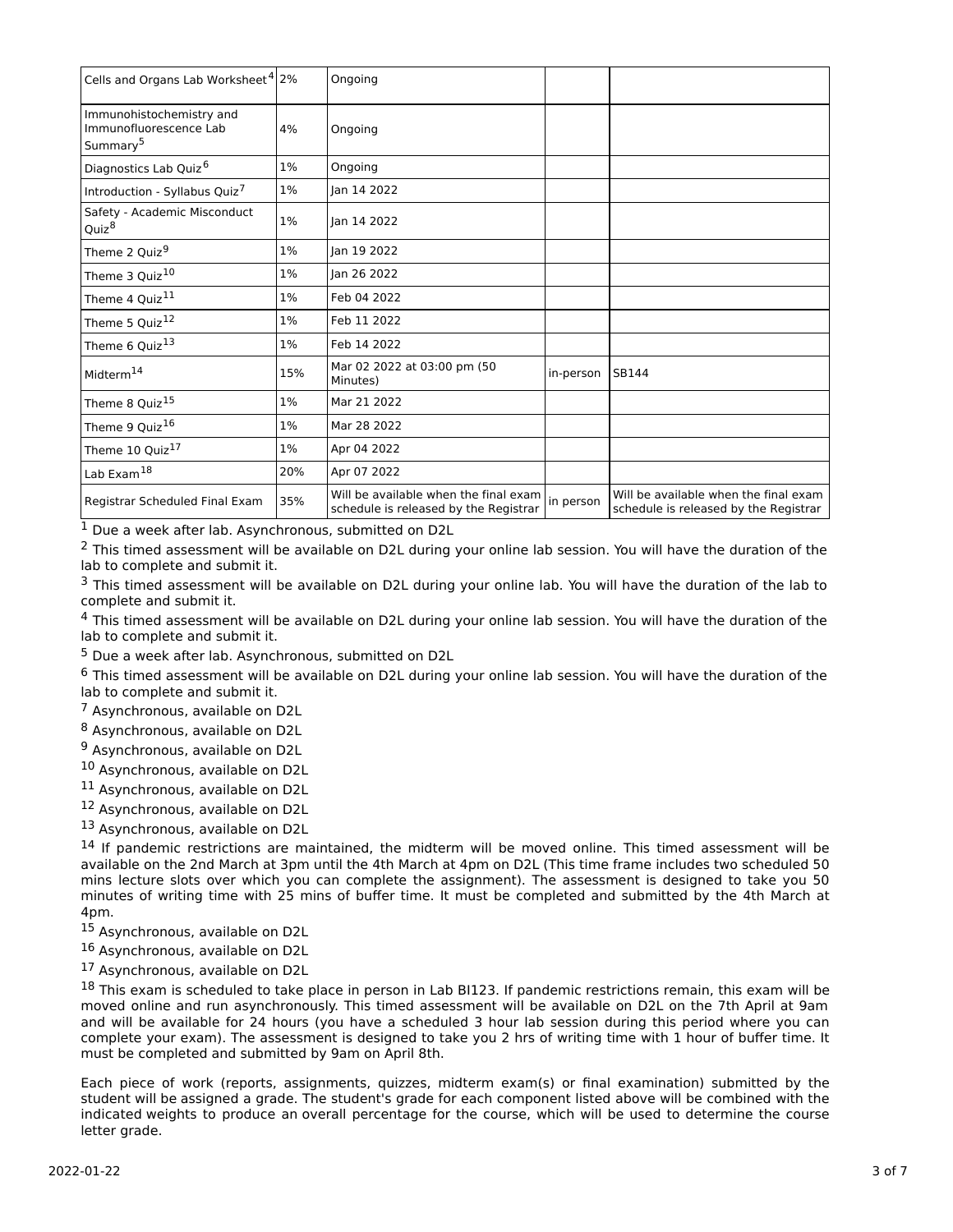The conversion between a percentage grade and letter grade is as follows.

|                           | A-   | -    | А-   |     |     | n-   |      |     |     | D-   | D    |
|---------------------------|------|------|------|-----|-----|------|------|-----|-----|------|------|
| <b>Minimum % Required</b> | 92 % | 88 % | 84 % | 80% | 76% | 72 % | 68 % | 64% | 60% | 56 % | 50 % |

This course will have a Registrar Scheduled Final exam that will be delivered in-person and on campus. The Final Examination Schedule will be published by the Registrar's Office [approximately](https://www.ucalgary.ca/registrar/exams) one month after the start of the term. The final exam for this course will be designed to be completed within 2 hours.

The student cannot pass the course as a whole unless they have passed (>50%) at least one component of the lab-based examinations (quizzes or exam) and one component of the lecture-based examinations (midterm or final exam).

If you experience an issue that affects your ability to complete the online assessments, which can include (but is not limited to) issues with technology, time zone issues, caregiving responsibilities, or distractions within your test-taking environment, you will need to contact your instructor as soon as possible.

The University of Calgary offers a [flexible](https://www.ucalgary.ca/pubs/calendar/current/f-1-3.html) grade option, Credit Granted (CG) to support student's breadth of learning and student wellness. Faculty units may have additional requirements or restrictions for the use of the CG grade at the faculty, degree or program level. To see the full list of Faculty of Science courses where CG is not eligible, please visit the following website: [https://science.ucalgary.ca/current-students/undergraduate/program](https://science.ucalgary.ca/current-students/undergraduate/program-advising/flexible-grading-option-cg-grade)advising/flexible-grading-option-cg-grade

## 4. **Missed Components Of Term Work:**

The university has suspended the requirement for students to provide evidence for absences. Please do not attend medical clinics for medical notes or Commissioners for Oaths for statutory declarations.

In the event that a student legitimately fails to submit any online assessment on time (e.g. due to illness etc...), please contact the course coordinator, or the course instructor if this course does not have a coordinator to arrange for a re-adjustment of a submission date. Absences not reported within 48 hours will not be accommodated. If an excused absence is approved, one possible arrangement is that the percentage weight of the legitimately missed assignment could also be pro-rated among the components of the course. This option is at the discretion of the coordinator and may not be a viable option based on the design of this course.

## 5. **Scheduled Out-of-Class Activities:**

There are no scheduled out of class activities for this course.

## 6. **Course Materials:**

In order to successfully engage in their learning experiences at the University of Calgary, students taking online, remote and blended courses are required to have reliable access to the following technology:

- A computer with a supported operating system, as well as the latest security, and malware updates;
- A current and updated web browser;
- Webcam/Camera (built-in or external);
- Microphone and speaker (built-in or external), or headset with microphone;
- Current antivirus and/or firewall software enabled;
- Stable internet connection.

For more information please refer to the UofC [ELearning](https://elearn.ucalgary.ca/technology-requirements-for-students) online website.

## 7. **Examination Policy:**

No aids are allowed on tests or examinations.

Students should also read the Calendar, **[Section](http://www.ucalgary.ca/pubs/calendar/current/g.html) G**, on Examinations.

## 8. **Approved Mandatory And Optional Course Supplemental Fees:**

There are no mandatory or optional course supplemental fees for this course.

## 9. **Writing Across The Curriculum Statement:**

For all components of the course, in any written work, the quality of the student's writing (language, spelling, grammar, presentation etc.) can be a factor in the evaluation of the work. See also Section [E.2](http://www.ucalgary.ca/pubs/calendar/current/e-2.html) of the University Calendar.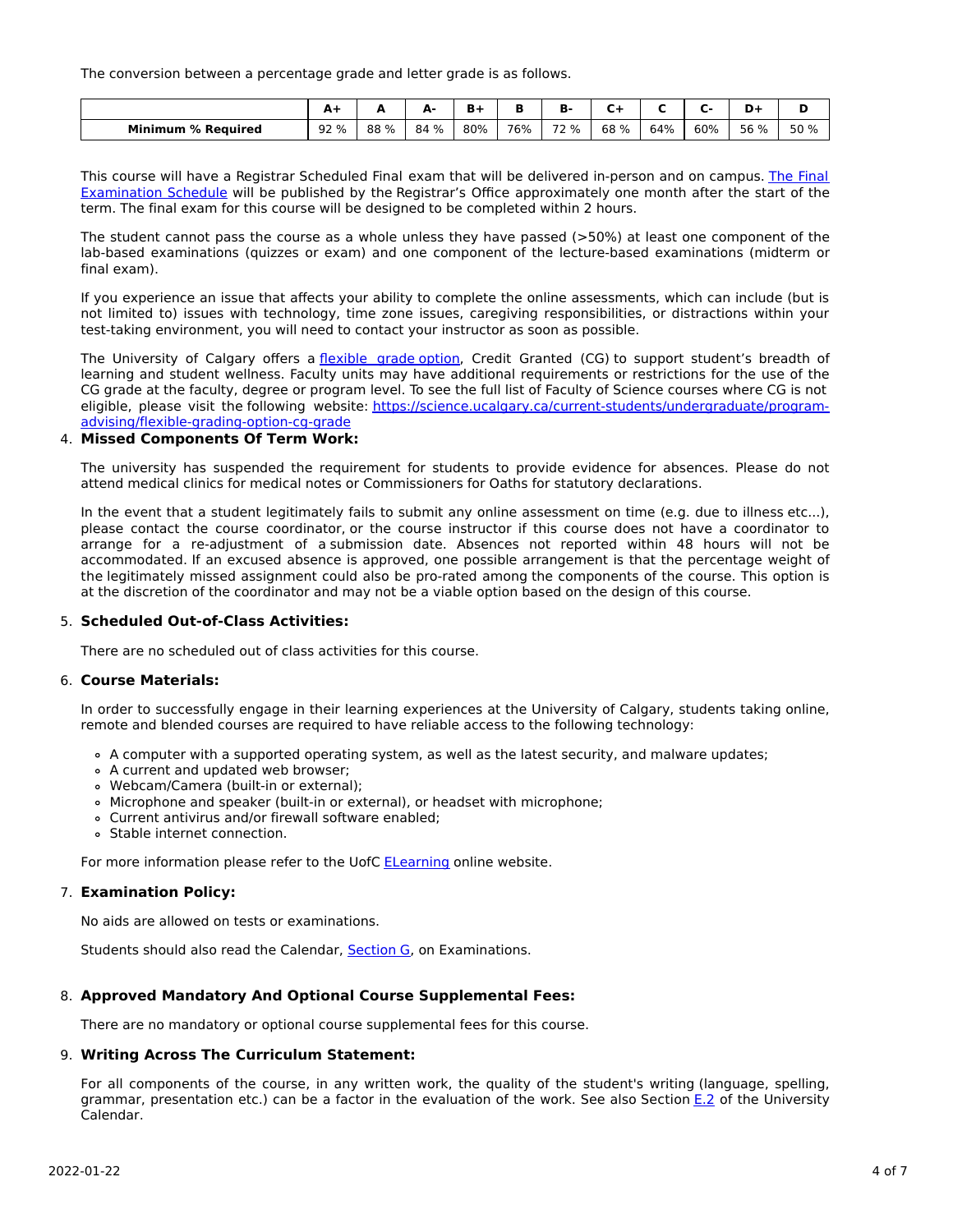# 10. **Human & Living Organism Studies Statements:**

Students will not participate as subjects or researchers in human studies.

See also **[Section](http://www.ucalgary.ca/pubs/calendar/current/e-5.html) E.5** of the University Calendar.

**STUDIES IN THE BIOLOGICAL SCIENCES INVOLVE THE USE OF LIVING AND DEAD ORGANISMS.** Students taking laboratory and field-based courses in these disciplines can expect involvement with and experimentation on such materials. Students perform dissections on dead or preserved organisms in some courses. In particular courses, students experiment on living organisms, their tissues, cells, or molecules. Sometimes field work requires students to collect a variety of living materials by many methods, including humane trapping.

All work on humans and other animals conforms to the Helsinki Declaration and to the regulations of the Canadian Council on Animal Care. The Department strives for the highest ethical standards consistent with stewardship of the environment for organisms whose use is not governed by statutory authority. Individuals contemplating taking courses or majoring in one of the fields of study offered by the Department of Biological Sciences should ensure that they have fully considered these issues before enrolling. Students are advised to discuss any concern they might have with the Undergraduate Program Director of the Department.

Students are expected to be familiar with [Section](http://www.ucalgary.ca/pubs/calendar/current/sc-4-1.html) SC.4.1 of the University Calendar.

## 11. **Reappraisal Of Grades:**

A student wishing a reappraisal, should first attempt to review the graded work with the Course coordinator/instructor or department offering the course. Students with sufficient academic grounds may request a reappraisal. Non-academic grounds are not relevant for grade reappraisals. Students should be aware that the grade being reappraised may be raised, lowered or remain the same. See [Section](http://www.ucalgary.ca/pubs/calendar/current/i-3.html) I.3 of the University Calendar.

- a. **Term Work:** The student should present their rationale as effectively and as fully as possible to the Course coordinator/instructor within **ten business days** of either being notified about the mark, or of the item's return to the class. If the student is not satisfied with the outcome, the student shall submit the Reappraisal of Graded Term work form to the department in which the course is offered within 2 business days of receiving the decision from the instructor. The Department will arrange for a reappraisal of the work within the next ten business days. The reappraisal will only be considered if the student provides a detailed rationale that outlines where and for what reason an error is suspected. See sections  $1.1$  and  $1.2$  of the University Calendar
- b. **Final Exam:**The student shall submit the request to Enrolment Services. See [Section](http://www.ucalgary.ca/pubs/calendar/current/i-3.html) I.3 of the University Calendar.

## 12. **Other Important Information For Students:**

- a. **Mental Health** The University of Calgary recognizes the pivotal role that student mental health plays in physical health, social connectedness and academic success, and aspires to create a caring and supportive campus community where individuals can freely talk about mental health and receive supports when needed. We encourage you to explore the mental health resources available throughout the university community, such as counselling, self-help resources, peer support or skills-building available through the SU Wellness Centre (Room 370, MacEwan Student Centre, Mental Health [Services](https://www.ucalgary.ca/wellnesscentre/services/mental-health-services) Website) and the Campus Mental Health Strategy website [\(Mental](http://www.ucalgary.ca/mentalhealth) Health).
- b. **SU Wellness Services:** For more information, see [www.ucalgary.ca/wellnesscentre](http://www.ucalgary.ca/wellnesscentre) or call [403-210-9355.](tel:4032109355)
- c. **Sexual Violence:** The Sexual Violence Support Advocate, Carla Bertsch, can provide confidential support and information regarding sexual violence to all members of the university community. Carla can be reached by email (sysa@ucalgary.ca) or phone at [403-220-2208](tel:4032202208). The complete University of Calgary policy on sexual violence can be viewed at [\(https://www.ucalgary.ca/legal-services/sites/default/files/teams/1/Policies-Sexual](https://www.ucalgary.ca/legal-services/sites/default/files/teams/1/Policies-Sexual-and-Gender-Based-Violence-Policy.pdf)and-Gender-Based-Violence-Policy.pdf)
- d. **Misconduct:** Academic integrity is the foundation of the development and acquisition of knowledge and is based on values of honesty, trust, responsibility, and respect. We expect members of our community to act with integrity. Research integrity, ethics, and principles of conduct are key to academic integrity. Members of our campus community are required to abide by our institutional Code of [Conduct](https://www.ucalgary.ca/legal-services/sites/default/files/teams/1/Policies-Code-of-Conduct.pdf) and promote academic integrity in upholding the University of Calgary's reputation of excellence. Some examples of academic misconduct include but are not limited to: posting course material to online platforms or file sharing without the course instructor's consent; submitting or presenting work as if it were the student's own work; submitting or presenting work in one course which has also been submitted in another course without the instructor's permission; borrowing experimental values from others without the instructor's approval; falsification/fabrication of experimental values in a report. Please read the following to inform yourself more on academic integrity: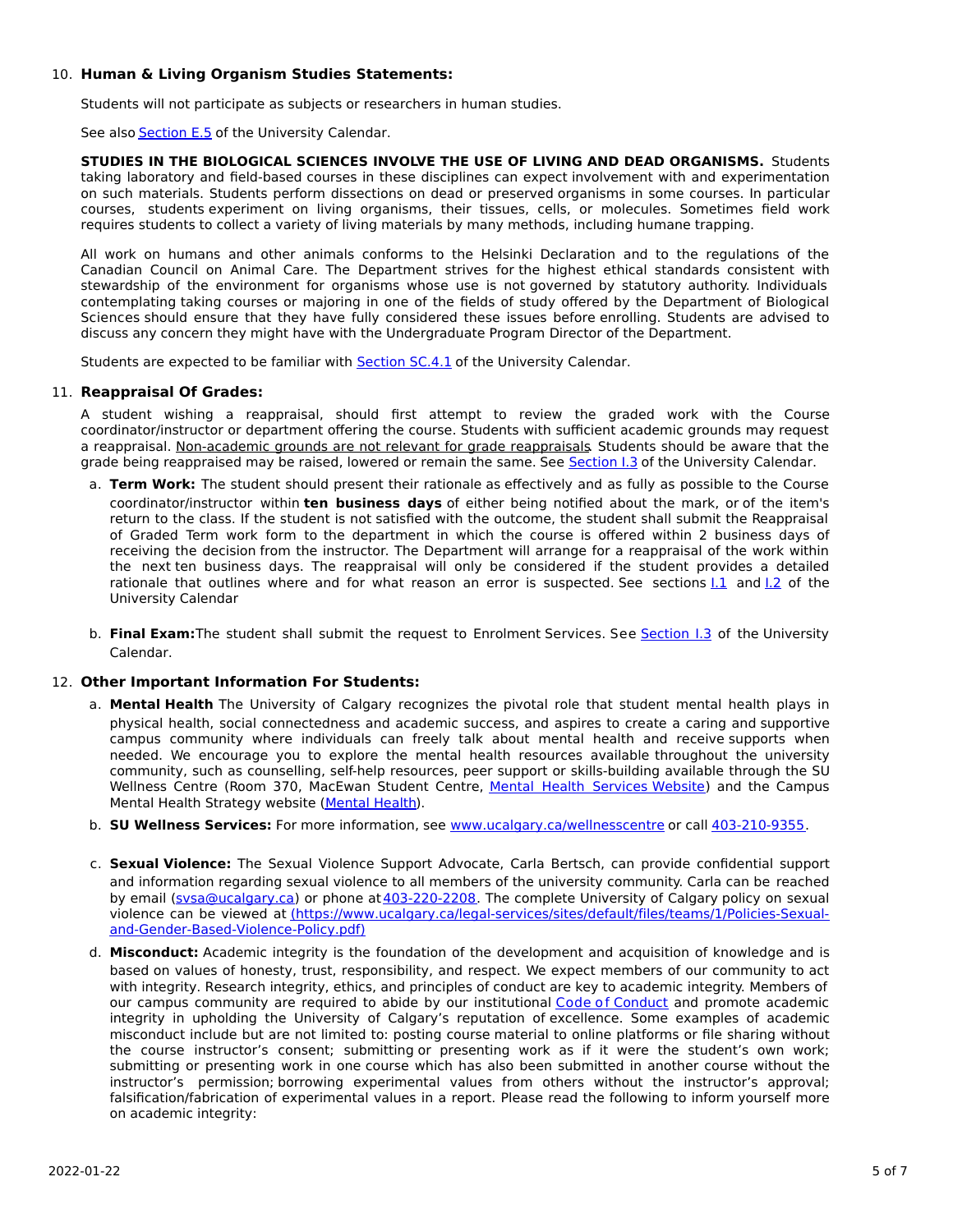Student [Handbook](https://www.ucalgary.ca/live-uc-ucalgary-site/sites/default/files/teams/9/AI-Student-handbook-1.pdf) on Academic Integrity Student Academic Misconduct [Policy](https://www.ucalgary.ca/legal-services/sites/default/files/teams/1/Policies-Student-Academic-Misconduct-Policy.pdf) and [Procedure](https://www.ucalgary.ca/legal-services/sites/default/files/teams/1/Policies-Student-Academic-Misconduct-Procedure.pdf) [Research](https://www.ucalgary.ca/legal-services/sites/default/files/teams/1/Policies-Research-Integrity-Policy.pdf) Integrity Policy

Additional information is available on theStudent Success Centre [Academic](https://ucalgary.ca/student-services/student-success/learning/academic-integrity) Integrity page

#### e. **Academic Accommodation Policy:**

It is the student's responsibility to request academic accommodations according to the University policies and procedures listed below. The student accommodation policy can be found at: <https://www.ucalgary.ca/legal-services/sites/default/files/teams/1/Policies-Student-Accommodation-Policy.pdf>

Students needing an accommodation because of a disability or medical condition should communicate this need to Student Accessibility Services in accordance with the Procedure for Accommodations for Students with Disabilities: [https://www.ucalgary.ca/legal-services/sites/default/files/teams/1/Policies-Accommodation](https://www.ucalgary.ca/legal-services/sites/default/files/teams/1/Policies-Accommodation-for-Students-with-Disabilities-Procedure.pdf)for-Students-with-Disabilities-Procedure.pdf.

Students needing an accommodation in relation to their coursework or to fulfil requirements for a graduate degree, based on a Protected Ground other than Disability, should communicate this need, by filling out the Request for Academic [Accommodation](https://science.ucalgary.ca/sites/default/files/teams/1/request-accommodation-academic-courses.pdf) Form and sending it to Lisa Gieg by email Imgieg@ucalgary.ca preferably 10 business days before the due date of an assessment or scheduled absence.

- f. **Freedom of Information and Privacy:** This course is conducted in accordance with the Freedom of Information and Protection of Privacy Act (FOIPP). Students should identify themselves on all written work by placing their name on the front page and their ID number on each subsequent page. For more information, see Legal [Services](https://www.ucalgary.ca/legal-services/access-information-privacy) website.
- g. **Student Union Information:** VP [Academic](http://www.su.ucalgary.ca/contact), Phone: [403-220-3911](tel:4032203911) Email: [suvpaca@ucalgary.ca](mailto:suvpaca@ucalgary.ca). SU Faculty Rep., Phone: [403-220-3913](tel:4032203913) Email: [sciencerep@su.ucalgary.ca](mailto:sciencerep@su.ucalgary.ca). Student [Ombudsman](https://www.ucalgary.ca/ombuds/), Email: [ombuds@ucalgary.ca](mailto:%20ombuds@ucalgary.ca).
- h. **Surveys:** At the University of Calgary, feedback through the Universal Student Ratings of Instruction [\(USRI](http://www.ucalgary.ca/usri)) survey and the Faculty of Science Teaching Feedback form provides valuable information to help with evaluating instruction, enhancing learning and teaching, and selecting courses. Your responses make a difference - please participate in these surveys.
- i. **Copyright of Course Materials:** All course materials (including those posted on the course D2L site, a course website, or used in any teaching activity such as (but not limited to) examinations, quizzes, assignments, laboratory manuals, lecture slides or lecture materials and other course notes) are protected by law. These materials are for the sole use of students registered in this course and must not be redistributed. Sharing these materials with anyone else would be a breach of the terms and conditions governing student access to D2L, as well as a violation of the copyright in these materials, and may be pursued as a case of student academic or [non-academic](https://www.ucalgary.ca/conduct/policy/non-academic-misconduct-policy) misconduct, in addition to any other remedies available at law.

#### **Course Outcomes:**

- Compare and contrast components of the immune system
- Illustrate how the immune system evolved, and how it develops within vertebrates
- Distinguish innate from adaptive immune responses
- Demonstrate proficiency in basic immunological laboratory techniques such as the ELISA assay
- Differentiate between immune assays and defend the use of a particular assay in a given situation
- Relate immune responses to real-world examples, such as infectious disease, transplants and allergies

Electronically Approved - Jan 21 2022 09:44

## **Department Approval**